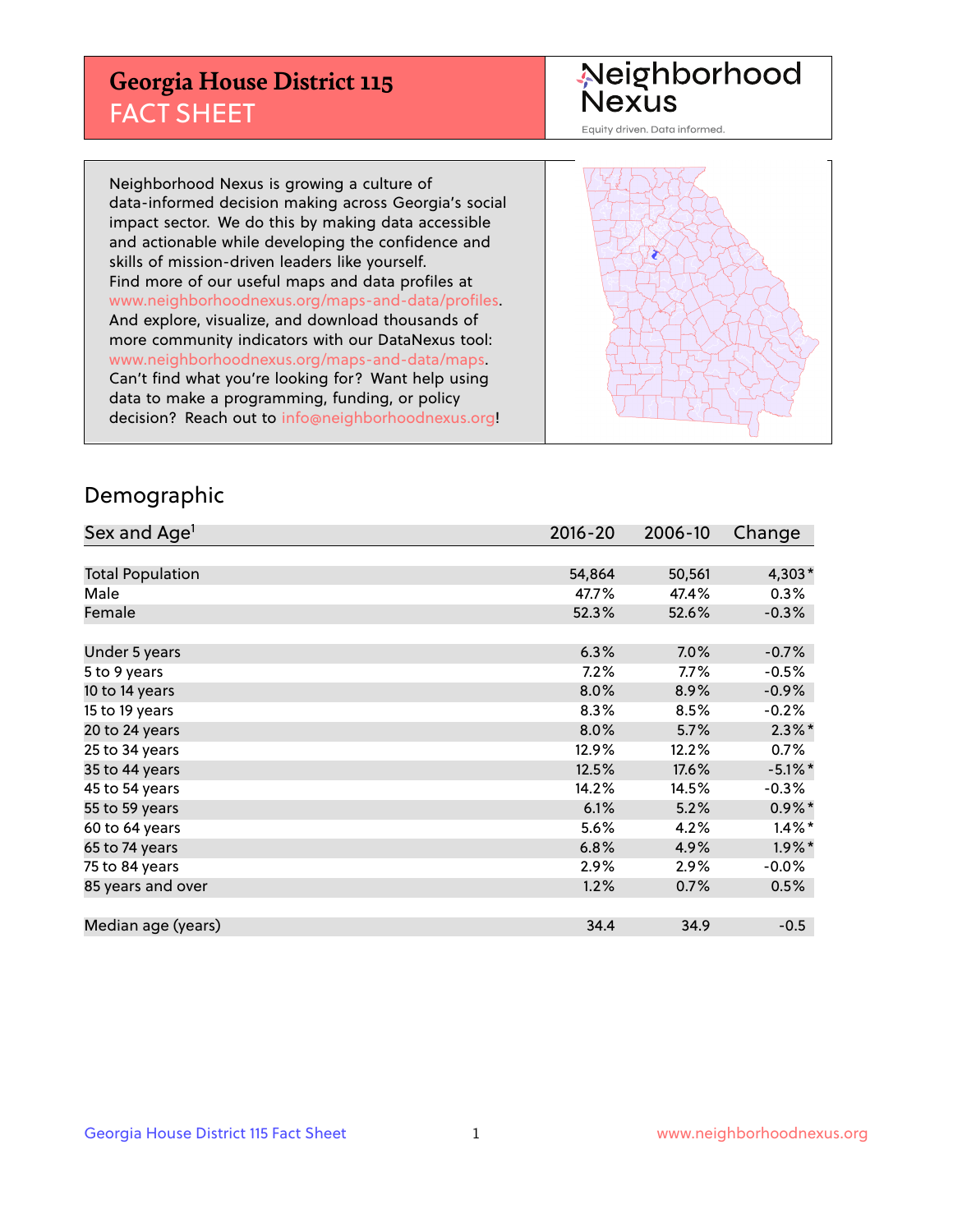## Demographic, continued...

| Race <sup>2</sup>                                            | $2016 - 20$ | 2006-10 | Change      |
|--------------------------------------------------------------|-------------|---------|-------------|
| <b>Total population</b>                                      | 54,864      | 50,561  | $4,303*$    |
| One race                                                     | 94.4%       | 97.8%   | $-3.3\%$ *  |
| White                                                        | 41.5%       | 56.0%   | $-14.6\%$ * |
| <b>Black or African American</b>                             | 47.8%       | 36.7%   | $11.1\%$ *  |
| American Indian and Alaska Native                            | 0.0%        | 0.3%    | $-0.3%$     |
| Asian                                                        | 3.5%        | 2.1%    | $1.3\%$ *   |
| Native Hawaiian and Other Pacific Islander                   | 0.0%        | 0.2%    | $-0.2%$     |
| Some other race                                              | 1.7%        | 2.4%    | $-0.7%$     |
| Two or more races                                            | 5.6%        | 2.2%    | $3.3\%$ *   |
| Race alone or in combination with other race(s) <sup>3</sup> | $2016 - 20$ | 2006-10 | Change      |
| Total population                                             | 54,864      | 50,561  | $4,303*$    |
| White                                                        | 46.1%       | 57.9%   | $-11.9%$ *  |
| <b>Black or African American</b>                             | 51.7%       | 38.2%   | 13.5%*      |
| American Indian and Alaska Native                            | 0.8%        | 0.6%    | 0.2%        |
| Asian                                                        | 5.3%        | 2.5%    | $2.8\%$ *   |
| Native Hawaiian and Other Pacific Islander                   |             |         |             |
|                                                              | 0.4%        | 0.2%    | 0.2%        |
| Some other race                                              | 2.3%        | 2.8%    | $-0.5%$     |
| Hispanic or Latino and Race <sup>4</sup>                     | $2016 - 20$ | 2006-10 | Change      |
| Total population                                             | 54,864      | 50,561  | 4,303*      |
| Hispanic or Latino (of any race)                             | 5.7%        | 5.2%    | 0.5%        |
| Not Hispanic or Latino                                       | 94.3%       | 94.8%   | $-0.5%$     |
| White alone                                                  | 38.7%       | 53.8%   | $-15.0\%$ * |
| Black or African American alone                              | 47.4%       | 36.5%   | 10.9%*      |
| American Indian and Alaska Native alone                      | 0.0%        | 0.1%    | $-0.1%$     |
| Asian alone                                                  | 3.4%        | 2.1%    | $1.3\%$ *   |
| Native Hawaiian and Other Pacific Islander alone             | $0.0\%$     | 0.2%    | $-0.2%$     |
| Some other race alone                                        | 0.2%        | 0.2%    | $-0.0%$     |
| Two or more races                                            | 4.6%        | 1.9%    | $2.7\%$ *   |
|                                                              |             |         |             |
| U.S. Citizenship Status <sup>5</sup>                         | $2016 - 20$ | 2006-10 | Change      |
| Foreign-born population                                      | 4,522       | 3,569   | 953*        |
| Naturalized U.S. citizen                                     | 72.6%       | 55.5%   | 17.1%*      |
| Not a U.S. citizen                                           | 27.4%       | 44.5%   | $-17.1\%$ * |
| Citizen, Voting Age Population <sup>6</sup>                  | $2016 - 20$ | 2006-10 | Change      |
| Citizen, 18 and over population                              | 38,868      | 34,473  | 4,395*      |
| Male                                                         | 47.3%       | 46.1%   | 1.2%        |
| Female                                                       | 52.7%       | 53.9%   | $-1.2%$     |
|                                                              |             |         |             |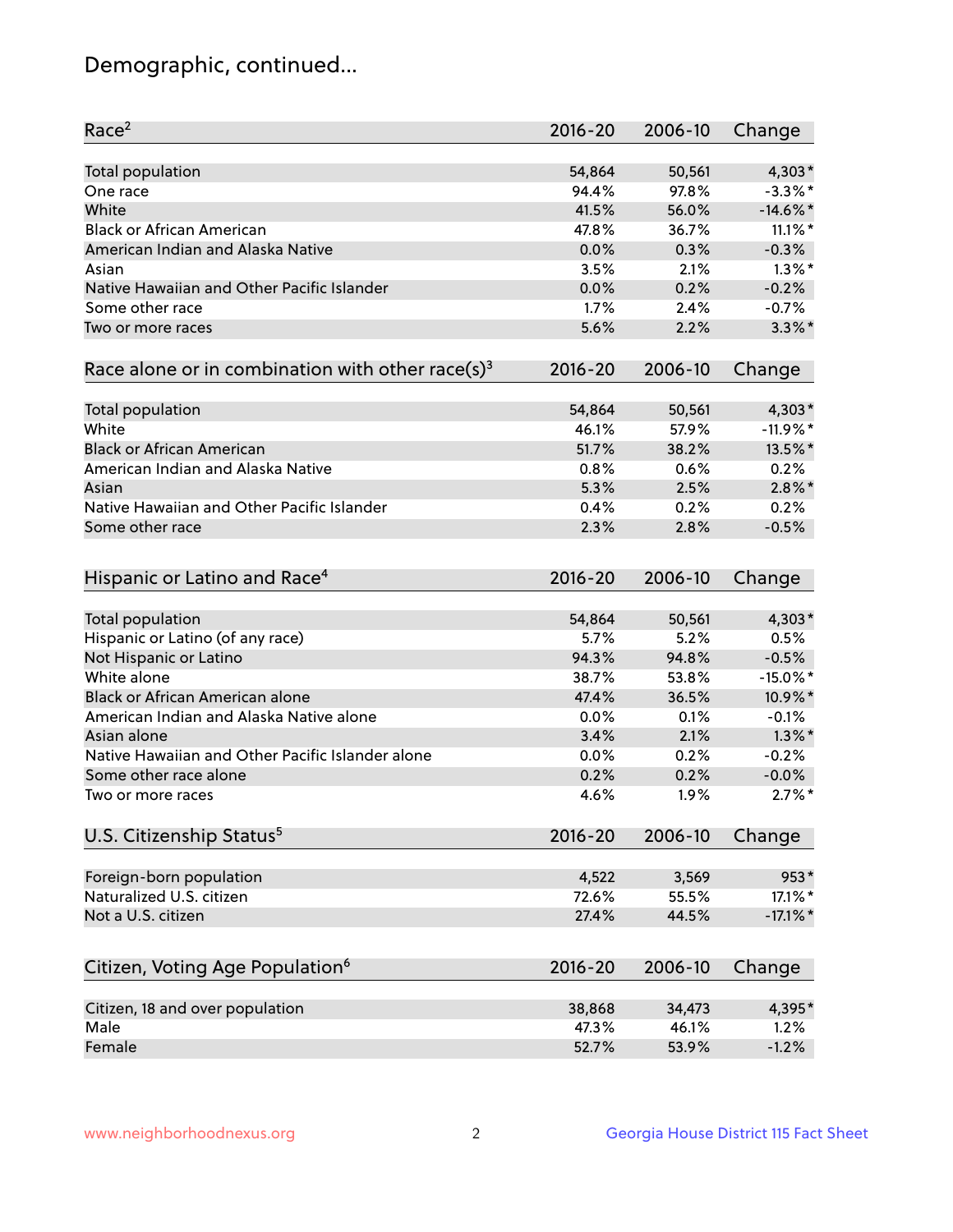#### Economic

| Income <sup>7</sup>                                 | $2016 - 20$ | 2006-10 | Change     |
|-----------------------------------------------------|-------------|---------|------------|
|                                                     |             |         |            |
| All households                                      | 18,468      | 17,451  | $1,017*$   |
| Less than \$10,000                                  | 2.1%        | 6.0%    | $-3.9\%$ * |
| \$10,000 to \$14,999                                | 3.2%        | 3.1%    | 0.1%       |
| \$15,000 to \$24,999                                | 5.5%        | 7.9%    | $-2.4\%$ * |
| \$25,000 to \$34,999                                | 7.7%        | 8.1%    | $-0.4%$    |
| \$35,000 to \$49,999                                | 10.7%       | 14.0%   | $-3.3\%$ * |
| \$50,000 to \$74,999                                | 20.8%       | 21.7%   | $-0.9%$    |
| \$75,000 to \$99,999                                | 16.5%       | 15.9%   | 0.6%       |
| \$100,000 to \$149,999                              | 18.9%       | 16.3%   | 2.6%       |
| \$150,000 to \$199,999                              | 7.7%        | 4.1%    | $3.6\%$ *  |
| \$200,000 or more                                   | 7.0%        | 3.0%    | $4.1\%$ *  |
| Median household income (dollars)                   | 75,133      | 63,220  | 11,913*    |
| Mean household income (dollars)                     | 93,003      | 73,731  | 19,272*    |
| With earnings                                       | 86.5%       | 86.9%   | $-0.4%$    |
| Mean earnings (dollars)                             | 89,441      | 72,643  | 16,798*    |
| <b>With Social Security</b>                         | 26.3%       | 21.1%   | $5.2\%$ *  |
| Mean Social Security income (dollars)               | 19,811      | 14,875  | 4,936*     |
| With retirement income                              | 20.4%       | 18.8%   | 1.6%       |
| Mean retirement income (dollars)                    | 29,635      | 22,402  | $7,233*$   |
| With Supplemental Security Income                   | 5.1%        | 2.6%    | $2.5\%$ *  |
| Mean Supplemental Security Income (dollars)         | 6,788       | 9,220   | $-2,432$   |
| With cash public assistance income                  | 1.0%        | 1.4%    | $-0.4%$    |
| Mean cash public assistance income (dollars)        | $\mathbf 0$ | 1,878   | $-1,878$   |
| With Food Stamp/SNAP benefits in the past 12 months | 11.0%       | 7.3%    | $3.7\%$ *  |
|                                                     |             |         |            |
| Families                                            | 13,620      | 13,029  | 591        |
| Less than \$10,000                                  | 1.8%        | 5.0%    | $-3.2%$ *  |
| \$10,000 to \$14,999                                | 1.9%        | 1.4%    | 0.6%       |
| \$15,000 to \$24,999                                | 4.7%        | 6.3%    | $-1.6%$    |
| \$25,000 to \$34,999                                | 8.2%        | 7.1%    | 1.1%       |
| \$35,000 to \$49,999                                | 8.3%        | 12.3%   | $-4.0\%$ * |
| \$50,000 to \$74,999                                | 18.4%       | 21.7%   | $-3.3%$    |
| \$75,000 to \$99,999                                | 16.5%       | 18.6%   | $-2.1%$    |
| \$100,000 to \$149,999                              | 22.3%       | 19.6%   | 2.6%       |
| \$150,000 to \$199,999                              | 9.3%        | 4.6%    | 4.7%*      |
| \$200,000 or more                                   | 8.6%        | 3.4%    | $5.2\%$ *  |
| Median family income (dollars)                      | 85,176      | 70,943  | 14,233*    |
| Mean family income (dollars)                        | 102,440     | 80,955  | 21,485*    |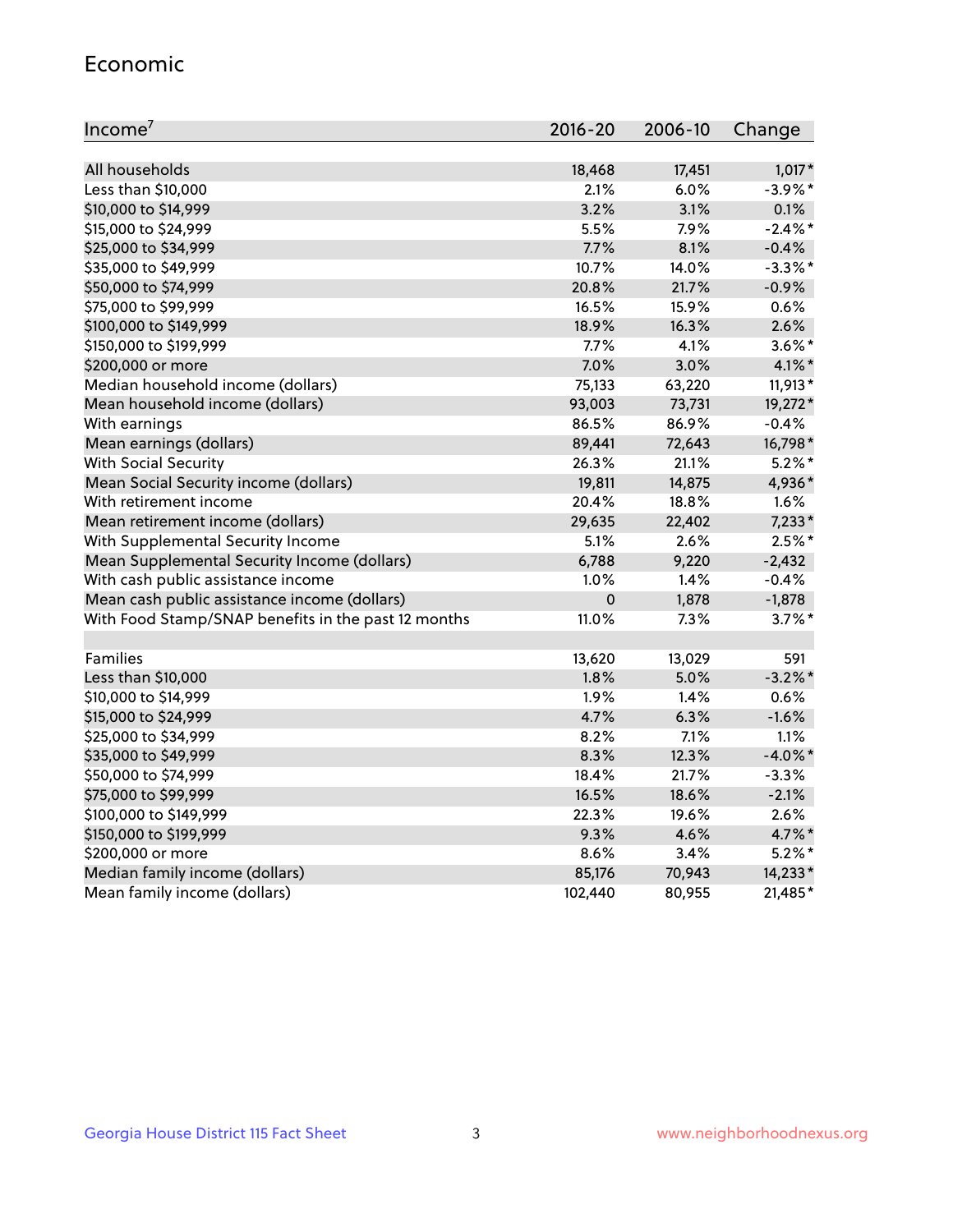## Economic, continued...

| Income, continued <sup>8</sup>                                        | $2016 - 20$ | 2006-10 | Change    |
|-----------------------------------------------------------------------|-------------|---------|-----------|
|                                                                       |             |         |           |
| Nonfamily households                                                  | 4,848       | 4,422   | 426       |
| Median nonfamily income (dollars)                                     | 52,091      | 39,868  | 12,223*   |
| Mean nonfamily income (dollars)                                       | 60,870      | 49,499  | $11,371*$ |
| Median earnings for workers (dollars)                                 | 38,983      | 33,684  | 5,300*    |
| Median earnings for male full-time, year-round workers                | 54,173      | 50,949  | $3,224*$  |
| (dollars)                                                             |             |         |           |
| Median earnings for female full-time, year-round workers<br>(dollars) | 46,252      | 39,629  | $6,624*$  |
| Per capita income (dollars)                                           | 32,983      | 26,111  | $6,872*$  |
|                                                                       |             |         |           |
| Families and People Below Poverty Level <sup>9</sup>                  | 2016-20     | 2006-10 | Change    |
|                                                                       |             |         |           |
| <b>All families</b>                                                   | 7.2%        | 7.9%    | $-0.7%$   |
| With related children under 18 years                                  | 11.8%       | 11.6%   | 0.1%      |
| With related children under 5 years only                              | 15.4%       | 12.4%   | 3.0%      |
| Married couple families                                               | 4.2%        | 2.8%    | 1.4%      |
| With related children under 18 years                                  | 7.6%        | 3.7%    | 3.9%      |
| With related children under 5 years only                              | 6.5%        | 0.2%    | 6.3%      |
| Families with female householder, no husband present                  | 14.7%       | 23.4%   | $-8.8%$   |
| With related children under 18 years                                  | 19.3%       | 32.3%   | $-13.0%$  |
| With related children under 5 years only                              | 34.9%       | 65.5%   | $-30.6%$  |
| All people                                                            | 9.2%        | 9.5%    | $-0.3%$   |
| Under 18 years                                                        | 14.0%       | 14.3%   | $-0.3%$   |
| Related children under 18 years                                       | 13.7%       | 14.1%   | $-0.3%$   |
| Related children under 5 years                                        | 19.7%       | 15.8%   | 3.9%      |
| Related children 5 to 17 years                                        | 11.9%       | 13.5%   | $-1.6%$   |
| 18 years and over                                                     | 7.4%        | 7.5%    | $-0.2%$   |
| 18 to 64 years                                                        | 7.4%        | 7.6%    | $-0.2%$   |
| 65 years and over                                                     | 7.2%        | 7.2%    | $-0.1%$   |
| People in families                                                    | 8.2%        | 8.2%    | 0.0%      |
| Unrelated individuals 15 years and over                               | 15.6%       | 19.1%   | $-3.5%$   |
|                                                                       |             |         |           |
| Non-Hispanic white people                                             | 4.4%        | 4.5%    | $-0.1%$   |
| Black or African-American people                                      | 13.0%       | 16.6%   | $-3.6%$   |
| Asian people                                                          | 12.4%       | 5.1%    | 7.3%      |
| Hispanic or Latino people                                             | 7.4%        | 16.1%   | $-8.8%$   |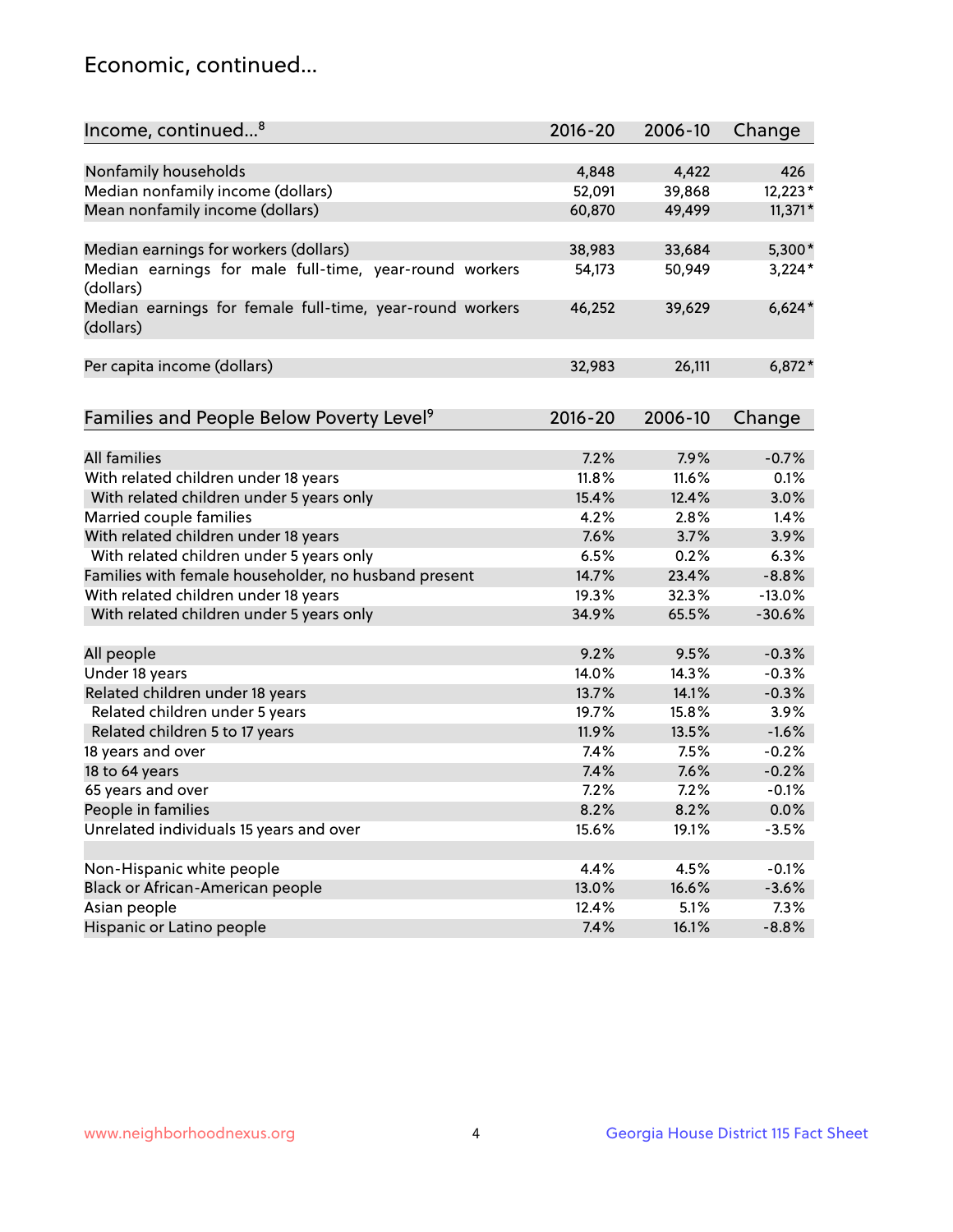## Employment

| Employment Status <sup>10</sup>                                             | $2016 - 20$ | 2006-10 | Change     |
|-----------------------------------------------------------------------------|-------------|---------|------------|
|                                                                             |             |         |            |
| Population 16 years and over                                                | 42,158      | 37,644  | $4,514*$   |
| In labor force                                                              | 68.0%       | 69.7%   | $-1.7%$    |
| Civilian labor force                                                        | 67.6%       | 69.0%   | $-1.4%$    |
| Employed                                                                    | 63.5%       | 63.3%   | 0.2%       |
| Unemployed                                                                  | 4.1%        | 5.7%    | $-1.7%$    |
| <b>Armed Forces</b>                                                         | 0.4%        | 0.6%    | $-0.3%$    |
| Not in labor force                                                          | 32.0%       | 30.3%   | 1.7%       |
|                                                                             |             |         |            |
| Civilian labor force                                                        | 28,498      | 25,990  | $2,507*$   |
| <b>Unemployment Rate</b>                                                    | 6.0%        | 8.3%    | $-2.3%$    |
| Females 16 years and over                                                   | 22,338      | 20,153  | 2,185*     |
| In labor force                                                              | 64.4%       | 65.1%   | $-0.7%$    |
| Civilian labor force                                                        | 64.2%       | 64.8%   | $-0.6%$    |
| Employed                                                                    | 59.7%       | 60.3%   | $-0.7%$    |
|                                                                             |             |         |            |
| Own children of the householder under 6 years                               | 4,013       | 4,342   | $-329$     |
| All parents in family in labor force                                        | 72.0%       | 66.9%   | 5.0%       |
|                                                                             |             |         |            |
| Own children of the householder 6 to 17 years                               | 10,032      | 9,749   | 284        |
| All parents in family in labor force                                        | 83.9%       | 80.5%   | 3.4%       |
|                                                                             |             |         |            |
| Industry <sup>11</sup>                                                      | $2016 - 20$ | 2006-10 | Change     |
|                                                                             |             |         |            |
| Civilian employed population 16 years and over                              | 26,776      | 23,832  | 2,945*     |
| Agriculture, forestry, fishing and hunting, and mining                      | 0.2%        | 0.1%    | 0.1%       |
| Construction                                                                | 4.1%        | 6.5%    | $-2.4\%$ * |
| Manufacturing                                                               | 7.8%        | 6.9%    | 0.9%       |
| Wholesale trade                                                             | 2.2%        | 3.7%    | $-1.5%$ *  |
| Retail trade                                                                | 11.9%       | 10.7%   | 1.2%       |
| Transportation and warehousing, and utilities                               | 13.9%       | 12.7%   | 1.2%       |
| Information                                                                 | 2.4%        | 1.4%    | 1.0%       |
| Finance and insurance, and real estate and rental and leasing               | 6.3%        | 7.4%    | $-1.1%$    |
| Professional, scientific, and management, and administrative                | 10.2%       | 8.9%    | 1.3%       |
| and waste management services                                               |             |         |            |
| Educational services, and health care and social assistance                 | 22.1%       | 20.4%   | 1.7%       |
| Arts, entertainment, and recreation, and accommodation and<br>food services | 7.9%        | 7.6%    | 0.3%       |
| Other services, except public administration                                | 4.8%        | 4.4%    | 0.4%       |
| Public administration                                                       | 6.2%        | 9.3%    | $-3.1\%$ * |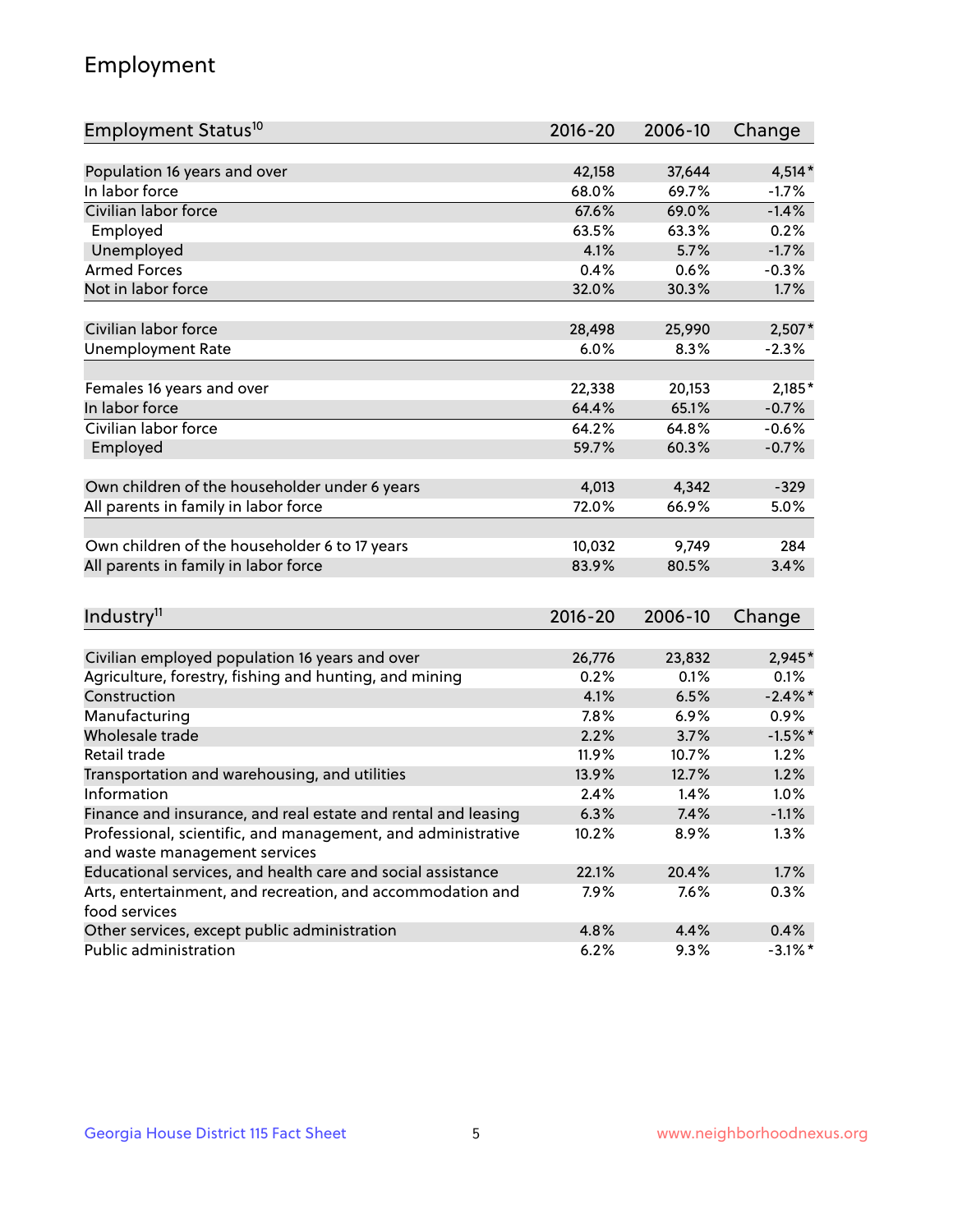## Employment, continued...

| Occupation <sup>12</sup>                                     | $2016 - 20$ | 2006-10 | Change    |
|--------------------------------------------------------------|-------------|---------|-----------|
| Civilian employed population 16 years and over               | 26,776      | 23,832  | 2,945*    |
| Management, business, science, and arts occupations          | 38.0%       | 32.0%   | 5.9%*     |
| Service occupations                                          | 14.5%       | 16.8%   | $-2.3%$   |
| Sales and office occupations                                 | 22.3%       | 30.2%   | $-7.9%$ * |
| resources,<br>and<br>Natural<br>construction,<br>maintenance | 8.0%        | 9.2%    | $-1.2%$   |
| occupations                                                  |             |         |           |
| Production, transportation, and material moving occupations  | 17.3%       | 11.8%   | $5.5%$ *  |
| Class of Worker <sup>13</sup>                                | $2016 - 20$ | 2006-10 | Change    |
|                                                              |             |         |           |
| Civilian employed population 16 years and over               | 26,776      | 23,832  | 2,945*    |
| Private wage and salary workers                              | 78.1%       | 75.2%   | 2.9%      |
| Government workers                                           | 17.0%       | 21.2%   | $-4.2%$   |
| Self-employed in own not incorporated business workers       | 4.8%        | 3.4%    | 1.4%      |
| Unpaid family workers                                        | 0.1%        | 0.2%    | $-0.1%$   |
| Job Flows <sup>14</sup>                                      | 2019        | 2010    | Change    |
|                                                              |             |         |           |
| Total Jobs in district                                       | 14,739      | 16,279  | $-1,540$  |
| Held by residents of district                                | 12.2%       | 14.7%   | $-2.5%$   |
| Held by non-residents of district                            | 87.8%       | 85.3%   | 2.5%      |
| Jobs by Industry Sector <sup>15</sup>                        | 2019        | 2010    | Change    |
| Total Jobs in district                                       | 14,739      | 16,279  | $-1,540$  |
| Goods Producing sectors                                      | 11.2%       | 9.5%    | 1.6%      |
|                                                              | 27.2%       | 17.4%   | 9.8%      |
| Trade, Transportation, and Utilities sectors                 |             |         |           |
| All Other Services sectors                                   | 61.7%       | 73.1%   | $-11.4%$  |
| Total Jobs in district held by district residents            | 1,794       | 2,393   | $-599$    |
| <b>Goods Producing sectors</b>                               | 12.4%       | 9.8%    | 2.6%      |
| Trade, Transportation, and Utilities sectors                 | 18.6%       | 10.4%   | 8.2%      |
| All Other Services sectors                                   | 69.0%       | 79.8%   | $-10.8%$  |
|                                                              |             |         |           |
| Jobs by Earnings <sup>16</sup>                               | 2019        | 2010    | Change    |
| Total Jobs in district                                       | 14,739      | 16,279  | $-1,540$  |
|                                                              | 29.4%       | 31.7%   | $-2.3%$   |
| Jobs with earnings \$1250/month or less                      |             |         |           |
| Jobs with earnings \$1251/month to \$3333/month              | 40.1%       | 39.6%   | 0.4%      |
| Jobs with earnings greater than \$3333/month                 | 30.6%       | 28.7%   | 1.9%      |
| Total Jobs in district held by district residents            | 1,794       | 2,393   | $-599$    |
| Jobs with earnings \$1250/month or less                      | 31.7%       | 33.3%   | $-1.6%$   |
| Jobs with earnings \$1251/month to \$3333/month              | 38.6%       | 37.2%   | 1.5%      |
| Jobs with earnings greater than \$3333/month                 | 29.7%       | 29.5%   | 0.2%      |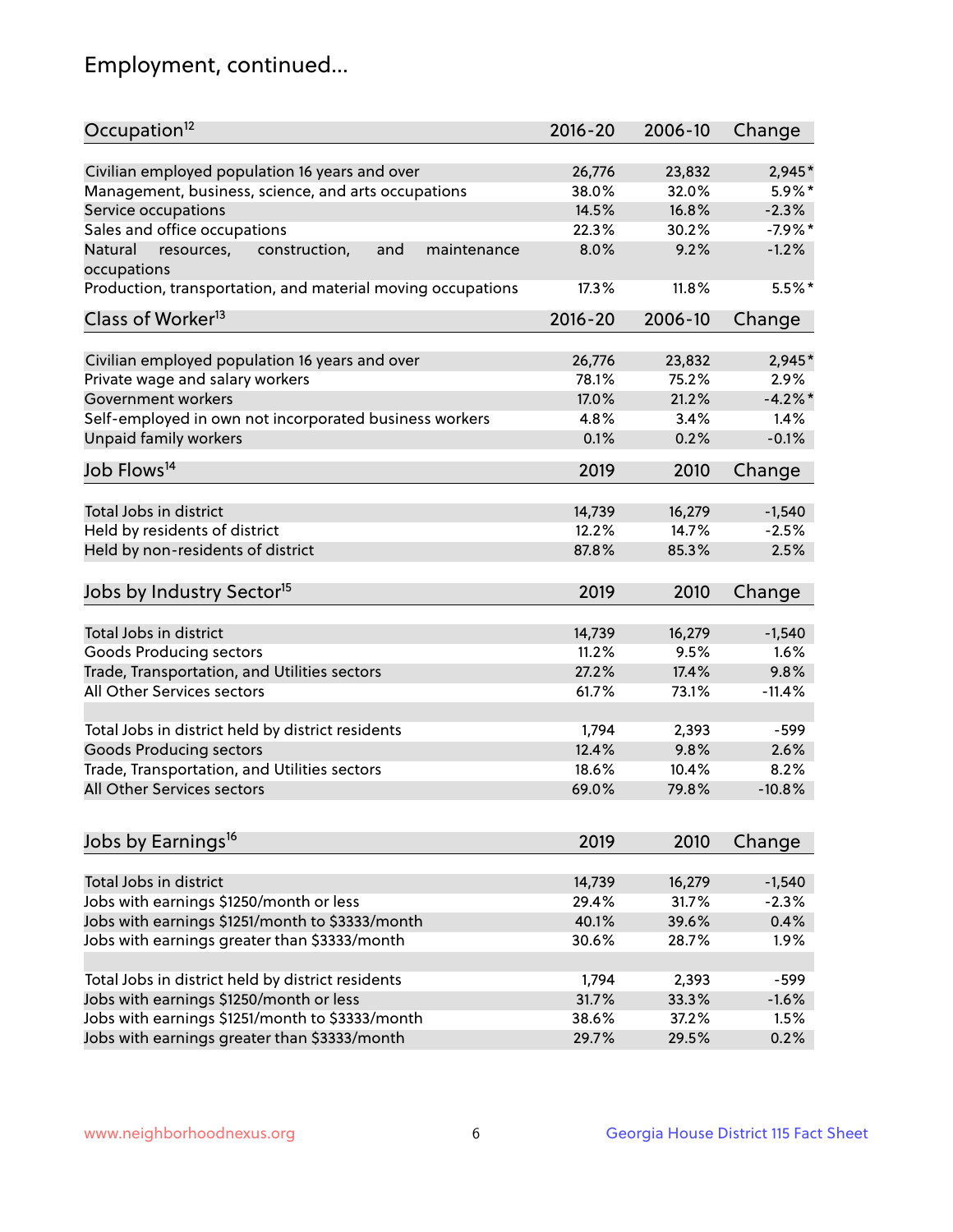## Employment, continued...

| Jobs by Age of Worker <sup>17</sup>               | 2019   | 2010   | Change   |
|---------------------------------------------------|--------|--------|----------|
|                                                   |        |        |          |
| Total Jobs in district                            | 14,739 | 16,279 | $-1,540$ |
| Jobs with workers age 29 or younger               | 28.4%  | 24.7%  | 3.7%     |
| Jobs with workers age 30 to 54                    | 52.8%  | 60.1%  | $-7.4%$  |
| Jobs with workers age 55 or older                 | 18.8%  | 15.1%  | 3.7%     |
|                                                   |        |        |          |
| Total Jobs in district held by district residents | 1.794  | 2,393  | $-599$   |
| Jobs with workers age 29 or younger               | 28.5%  | 21.3%  | 7.2%     |
| Jobs with workers age 30 to 54                    | 49.0%  | 61.6%  | $-12.6%$ |
| Jobs with workers age 55 or older                 | 22.5%  | 17.1%  | 5.4%     |
|                                                   |        |        |          |

#### Education

| School Enrollment <sup>18</sup>                | $2016 - 20$ | 2006-10 | Change     |
|------------------------------------------------|-------------|---------|------------|
|                                                |             |         |            |
| Population 3 years and over enrolled in school | 16,620      | 15,566  | 1,054      |
| Nursery school, preschool                      | 5.9%        | 6.8%    | $-0.9%$    |
| Kindergarten                                   | 4.0%        | 5.9%    | $-1.9%$    |
| Elementary school (grades 1-8)                 | 41.7%       | 43.8%   | $-2.1%$    |
| High school (grades 9-12)                      | 24.8%       | 23.4%   | 1.4%       |
| College or graduate school                     | 23.7%       | 20.1%   | 3.6%       |
| Educational Attainment <sup>19</sup>           | $2016 - 20$ | 2006-10 | Change     |
|                                                |             |         |            |
| Population 25 years and over                   | 34,097      | 31,420  | $2,677*$   |
| Less than 9th grade                            | $1.7\%$     | 2.3%    | $-0.6%$    |
| 9th to 12th grade, no diploma                  | 6.9%        | 8.0%    | $-1.1%$    |
| High school graduate (includes equivalency)    | 29.1%       | 33.7%   | $-4.6\%$ * |
| Some college, no degree                        | 23.3%       | 24.3%   | $-1.1%$    |
| Associate's degree                             | 10.1%       | 7.5%    | $2.6\%$ *  |
| Bachelor's degree                              | 18.1%       | 15.6%   | $2.5%$ *   |
| Graduate or professional degree                | 10.8%       | 8.4%    | $2.3\%$ *  |
|                                                |             |         |            |
| Percent high school graduate or higher         | 91.4%       | 89.7%   | $1.7\%$    |
| Percent bachelor's degree or higher            | 28.9%       | 24.1%   | $4.9\%$ *  |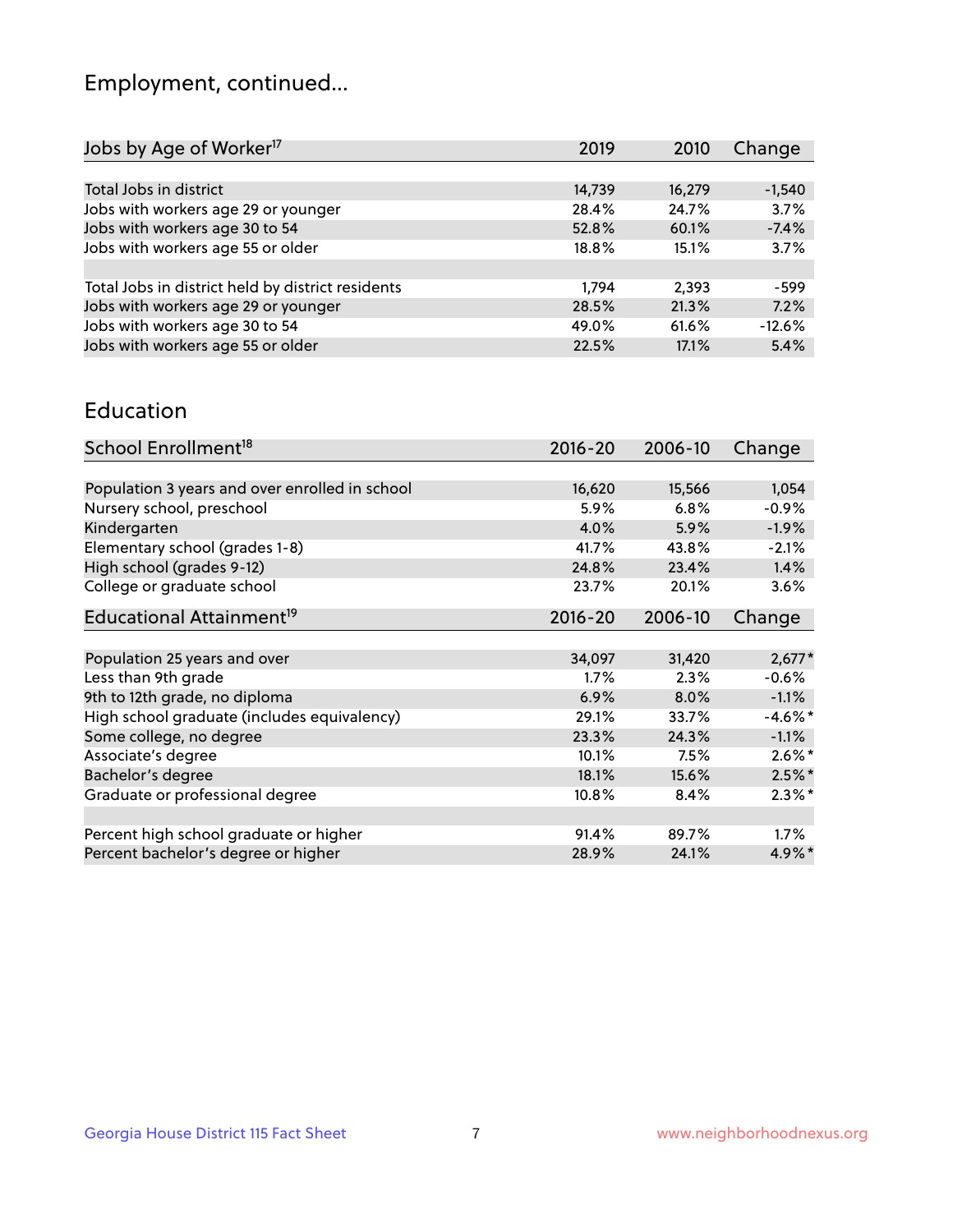## Housing

| Households by Type <sup>20</sup>                     | 2016-20         | 2006-10         | Change     |
|------------------------------------------------------|-----------------|-----------------|------------|
|                                                      |                 |                 |            |
| <b>Total households</b>                              | 18,468          | 17,451          | $1,017*$   |
| Family households (families)                         | 73.7%           | 74.7%           | $-0.9%$    |
| With own children under 18 years                     | 36.6%           | 41.4%           | $-4.7\%$ * |
| Married-couple family                                | 52.5%           | 54.3%           | $-1.9%$    |
| With own children of the householder under 18 years  | 23.8%           | 29.0%           | $-5.2\%$ * |
| Male householder, no wife present, family            | 5.0%            | 3.8%            | 1.2%       |
| With own children of the householder under 18 years  | 3.3%            | 1.9%            | 1.4%       |
| Female householder, no husband present, family       | 16.3%           | 16.5%           | $-0.2%$    |
| With own children of the householder under 18 years  | 9.5%            | 10.5%           | $-0.9%$    |
| Nonfamily households                                 | 26.3%           | 25.3%           | $0.9\%$    |
| Householder living alone                             | 21.1%           | 20.8%           | 0.3%       |
| 65 years and over                                    | 8.8%            | 5.0%            | $3.9\%$ *  |
| Households with one or more people under 18 years    | 40.9%           | 45.3%           | $-4.4\%$ * |
| Households with one or more people 65 years and over | 23.4%           | 17.3%           | $6.1\%$    |
| Average household size                               | 2.93            | 2.86            | $0.07*$    |
| Average family size                                  | 3.43            | 3.36            | 0.07       |
|                                                      |                 |                 |            |
| Housing Occupancy <sup>21</sup>                      | $2016 - 20$     | 2006-10         | Change     |
|                                                      |                 |                 | 487        |
| Total housing units                                  | 19,930<br>92.7% | 19,443<br>89.8% | $2.9\%$ *  |
| Occupied housing units                               |                 |                 |            |
| Vacant housing units                                 | 7.3%            | 10.2%           | $-2.9\%$ * |
| Homeowner vacancy rate                               | 0.4             | 4.9             | $-4.6*$    |
| Rental vacancy rate                                  | 8.6             | 11.5            | $-2.9$     |
|                                                      |                 |                 |            |
| Units in Structure <sup>22</sup>                     | 2016-20         | 2006-10         | Change     |
| Total housing units                                  | 19,930          | 19,443          | 487        |
| 1-unit, detached                                     | 76.9%           | 75.5%           | 1.4%       |
| 1-unit, attached                                     | 4.0%            | 4.3%            | $-0.3%$    |
| 2 units                                              | 1.3%            | 1.1%            | 0.1%       |
| 3 or 4 units                                         | 2.4%            | 1.9%            | 0.5%       |
| 5 to 9 units                                         | 5.4%            | 6.1%            | $-0.6%$    |
| 10 to 19 units                                       | 3.3%            | 3.6%            | $-0.3%$    |
| 20 or more units                                     | 4.9%            | 5.4%            | $-0.5%$    |
| Mobile home                                          | 1.9%            | 2.2%            | $-0.3%$    |
| Boat, RV, van, etc.                                  | 0.0%            | $0.0\%$         | $-0.0%$    |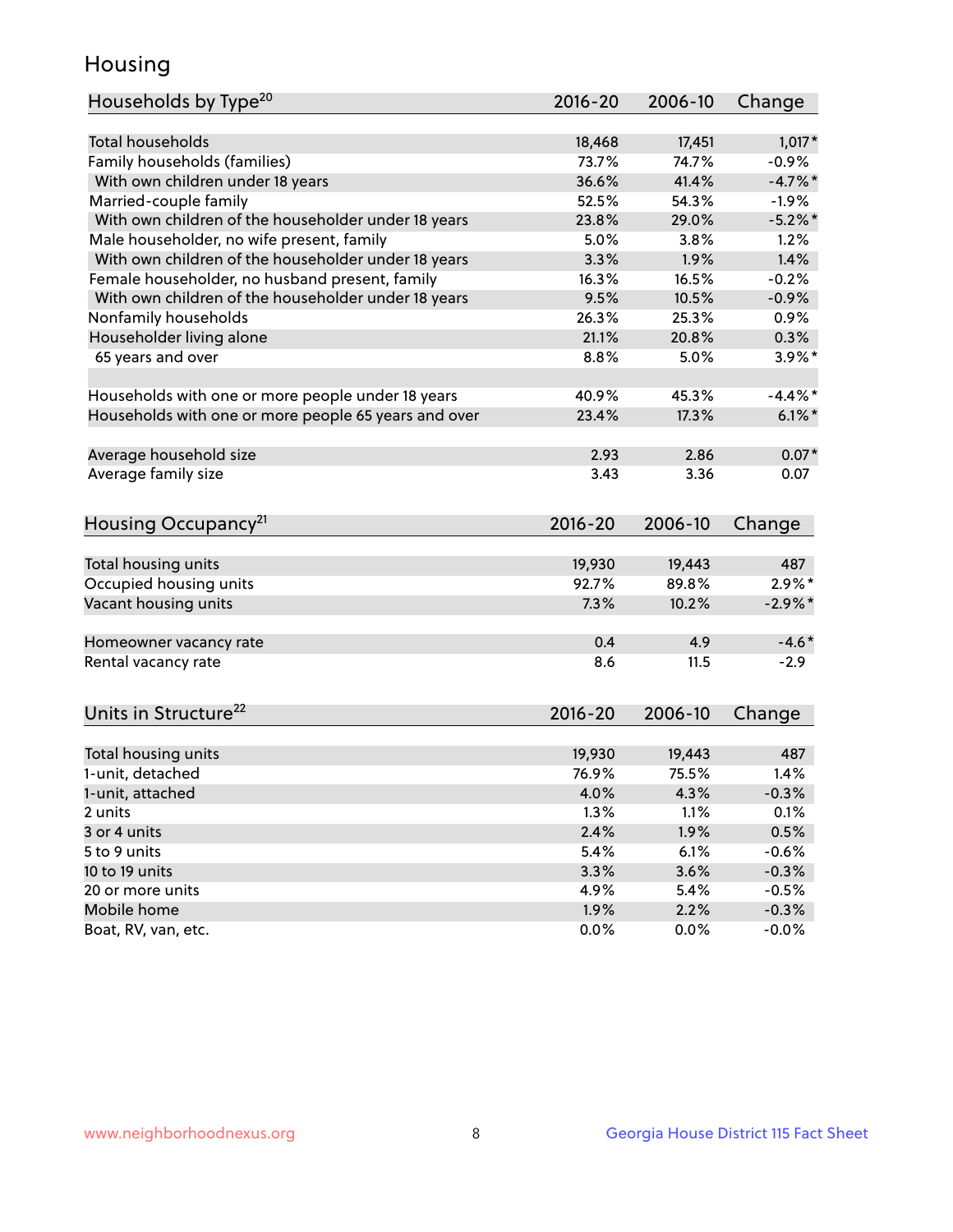## Housing, Continued...

| Year Structure Built <sup>23</sup>             | 2016-20     | 2006-10 | Change     |
|------------------------------------------------|-------------|---------|------------|
| Total housing units                            | 19,930      | 19,443  | 487        |
| Built 2014 or later                            | 4.7%        | (X)     | (X)        |
| Built 2010 to 2013                             | 3.4%        | (X)     | (X)        |
| Built 2000 to 2009                             | 40.5%       | 44.7%   | $-4.2%$    |
| Built 1990 to 1999                             | 31.0%       | 32.8%   | $-1.9%$    |
| Built 1980 to 1989                             | 10.1%       | 9.8%    | 0.3%       |
| Built 1970 to 1979                             | 4.6%        | 5.3%    | $-0.8%$    |
| Built 1960 to 1969                             | 3.1%        | 2.5%    | 0.5%       |
| Built 1950 to 1959                             | 1.1%        | 1.7%    | $-0.6%$    |
| Built 1940 to 1949                             | 0.4%        | 0.5%    | $-0.1%$    |
| Built 1939 or earlier                          | 1.2%        | 2.7%    | $-1.5%$ *  |
| Housing Tenure <sup>24</sup>                   | $2016 - 20$ | 2006-10 | Change     |
| Occupied housing units                         | 18,468      | 17,451  | $1,017*$   |
| Owner-occupied                                 | 66.6%       | 74.2%   | $-7.6\%$ * |
| Renter-occupied                                | 33.4%       | 25.8%   | $7.6\%$ *  |
| Average household size of owner-occupied unit  | 2.99        | 2.92    | 0.07       |
| Average household size of renter-occupied unit | 2.79        | 2.67    | 0.12       |
| Residence 1 Year Ago <sup>25</sup>             | 2016-20     | 2006-10 | Change     |
| Population 1 year and over                     | 54,238      | 49,850  | 4,388*     |
| Same house                                     | 84.5%       | 80.2%   | $4.2\%$ *  |
| Different house in the U.S.                    | 15.0%       | 19.4%   | $-4.4\%$ * |
| Same county                                    | 7.2%        | 8.4%    | $-1.3%$    |
| Different county                               | 7.9%        | 11.0%   | $-3.1\%$ * |
| Same state                                     | 5.3%        | 6.7%    | $-1.4%$    |
| Different state                                | 2.6%        | 4.3%    | $-1.7%$    |
| Abroad                                         | 0.5%        | 0.4%    | 0.1%       |
| Value of Housing Unit <sup>26</sup>            | $2016 - 20$ | 2006-10 | Change     |
| Owner-occupied units                           | 12,294      | 12,942  | $-648*$    |
| Less than \$50,000                             | 3.1%        | 2.7%    | 0.4%       |
| \$50,000 to \$99,999                           | 7.2%        | 7.6%    | $-0.4%$    |
| \$100,000 to \$149,999                         | 15.0%       | 23.6%   | $-8.5%$ *  |
| \$150,000 to \$199,999                         | 25.3%       | 26.8%   | $-1.5%$    |
| \$200,000 to \$299,999                         | 28.7%       | 23.2%   | $5.5\%$ *  |
| \$300,000 to \$499,999                         | 17.6%       | 12.8%   | 4.8%*      |
| \$500,000 to \$999,999                         | 2.5%        | 3.0%    | $-0.4%$    |
| \$1,000,000 or more                            | 0.6%        | 0.4%    | 0.2%       |
| Median (dollars)                               | 198,693     | 177,039 | $21,654*$  |
| Mortgage Status <sup>27</sup>                  | $2016 - 20$ | 2006-10 | Change     |
| Owner-occupied units                           | 12,294      | 12,942  | $-648*$    |
| Housing units with a mortgage                  | 75.0%       | 83.6%   | $-8.6\%$ * |
| Housing units without a mortgage               | 25.0%       | 16.4%   | $8.6\% *$  |
|                                                |             |         |            |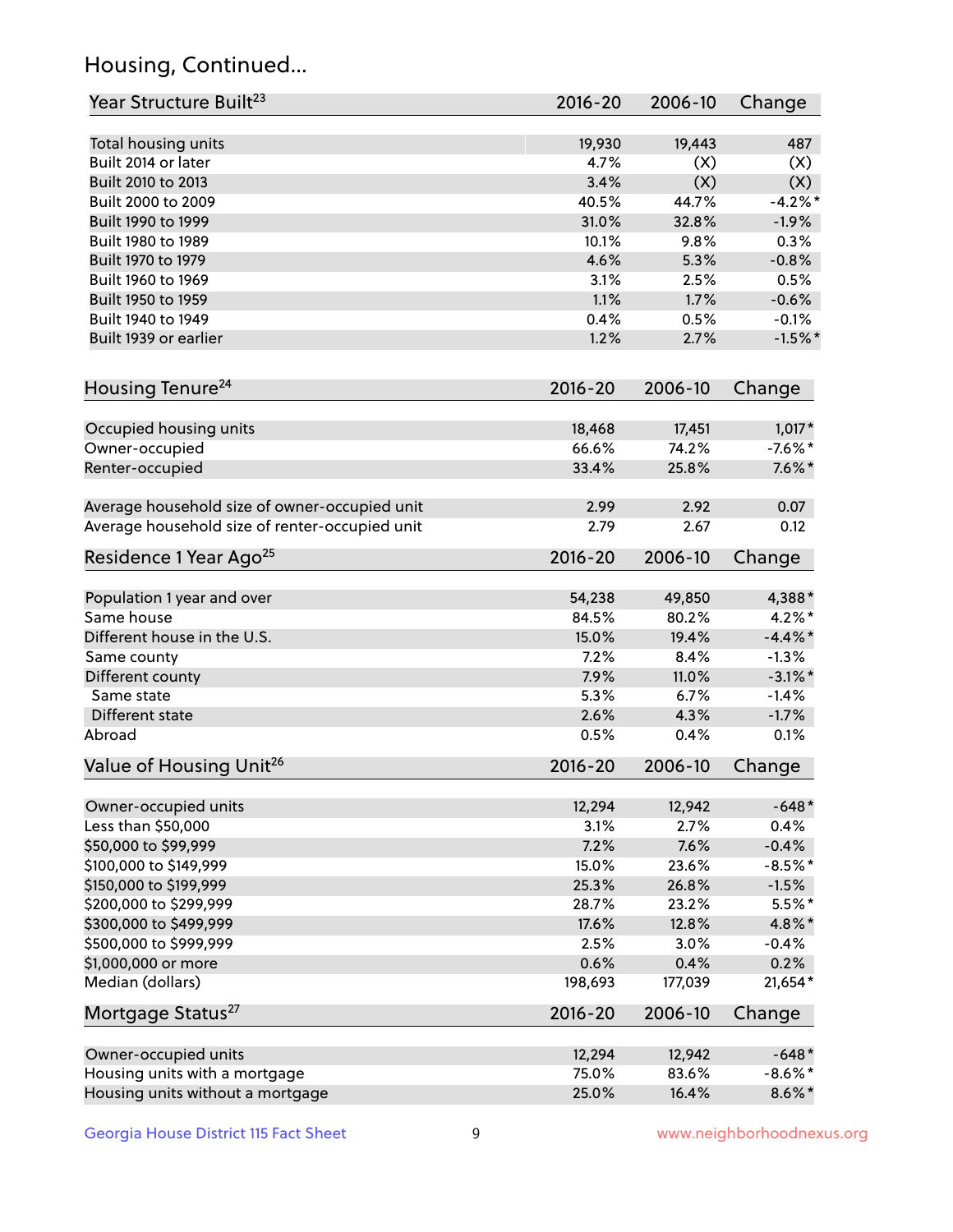## Housing, Continued...

| Selected Monthly Owner Costs <sup>28</sup>                                            | 2016-20        | 2006-10 | Change     |
|---------------------------------------------------------------------------------------|----------------|---------|------------|
| Housing units with a mortgage                                                         | 9,221          | 10,819  | $-1,598*$  |
| Less than \$300                                                                       | 0.0%           | 0.2%    | $-0.2%$    |
| \$300 to \$499                                                                        | 0.1%           | 1.3%    | $-1.2%$    |
| \$500 to \$999                                                                        | 11.5%          | 11.8%   | $-0.4%$    |
| \$1,000 to \$1,499                                                                    | 34.8%          | 34.5%   | 0.4%       |
| \$1,500 to \$1,999                                                                    | 28.1%          | 28.4%   | $-0.4%$    |
| \$2,000 to \$2,999                                                                    | 20.8%          | 19.0%   | 1.9%       |
| \$3,000 or more                                                                       | 4.7%           | 4.8%    | $-0.1%$    |
| Median (dollars)                                                                      | 1,563          | 1,538   | 25         |
|                                                                                       |                |         |            |
| Housing units without a mortgage                                                      | 3,074          | 2,124   | 950*       |
| Less than \$150                                                                       | 1.8%           | 0.4%    | 1.4%       |
| \$150 to \$249                                                                        | 7.9%           | 10.7%   | $-2.8%$    |
| \$250 to \$349                                                                        | 14.1%          | 20.4%   | $-6.3%$    |
| \$350 to \$499                                                                        | 29.5%          | 27.4%   | 2.0%       |
| \$500 to \$699                                                                        | 29.1%          | 27.4%   | 1.7%       |
| \$700 or more                                                                         | 17.6%          | 13.7%   | 3.9%       |
| Median (dollars)                                                                      | 480            | 449     | 31         |
| Selected Monthly Owner Costs as a Percentage of<br>Household Income <sup>29</sup>     | $2016 - 20$    | 2006-10 | Change     |
| Housing units with a mortgage (excluding units where<br>SMOCAPI cannot be computed)   | 9,154          | 10,782  | $-1,628*$  |
| Less than 20.0 percent                                                                | 51.8%          | 28.0%   | 23.8%*     |
| 20.0 to 24.9 percent                                                                  | 18.0%          | 23.6%   | $-5.7\%$ * |
| 25.0 to 29.9 percent                                                                  | 8.7%           | 13.9%   | $-5.2\%$ * |
| 30.0 to 34.9 percent                                                                  | 4.5%           | 9.4%    | $-4.9\%$ * |
| 35.0 percent or more                                                                  | 17.0%          | 25.0%   | $-8.0\%$ * |
| Not computed                                                                          | 67             | 36      | 30         |
| Housing unit without a mortgage (excluding units where<br>SMOCAPI cannot be computed) | 3,067          | 2,104   | $963*$     |
| Less than 10.0 percent                                                                | 55.5%          | 43.9%   | 11.7%      |
| 10.0 to 14.9 percent                                                                  | 18.5%          | 23.9%   | $-5.4%$    |
| 15.0 to 19.9 percent                                                                  | 8.6%           | 11.5%   | $-2.9%$    |
| 20.0 to 24.9 percent                                                                  | 6.0%           | 3.5%    | 2.5%       |
| 25.0 to 29.9 percent                                                                  | 4.2%           | 5.9%    | $-1.7%$    |
| 30.0 to 34.9 percent                                                                  | 2.4%           | 2.0%    | 0.4%       |
| 35.0 percent or more                                                                  | 4.8%           | 9.3%    | $-4.6%$    |
| Not computed                                                                          | $\overline{7}$ | 20      | $-13$      |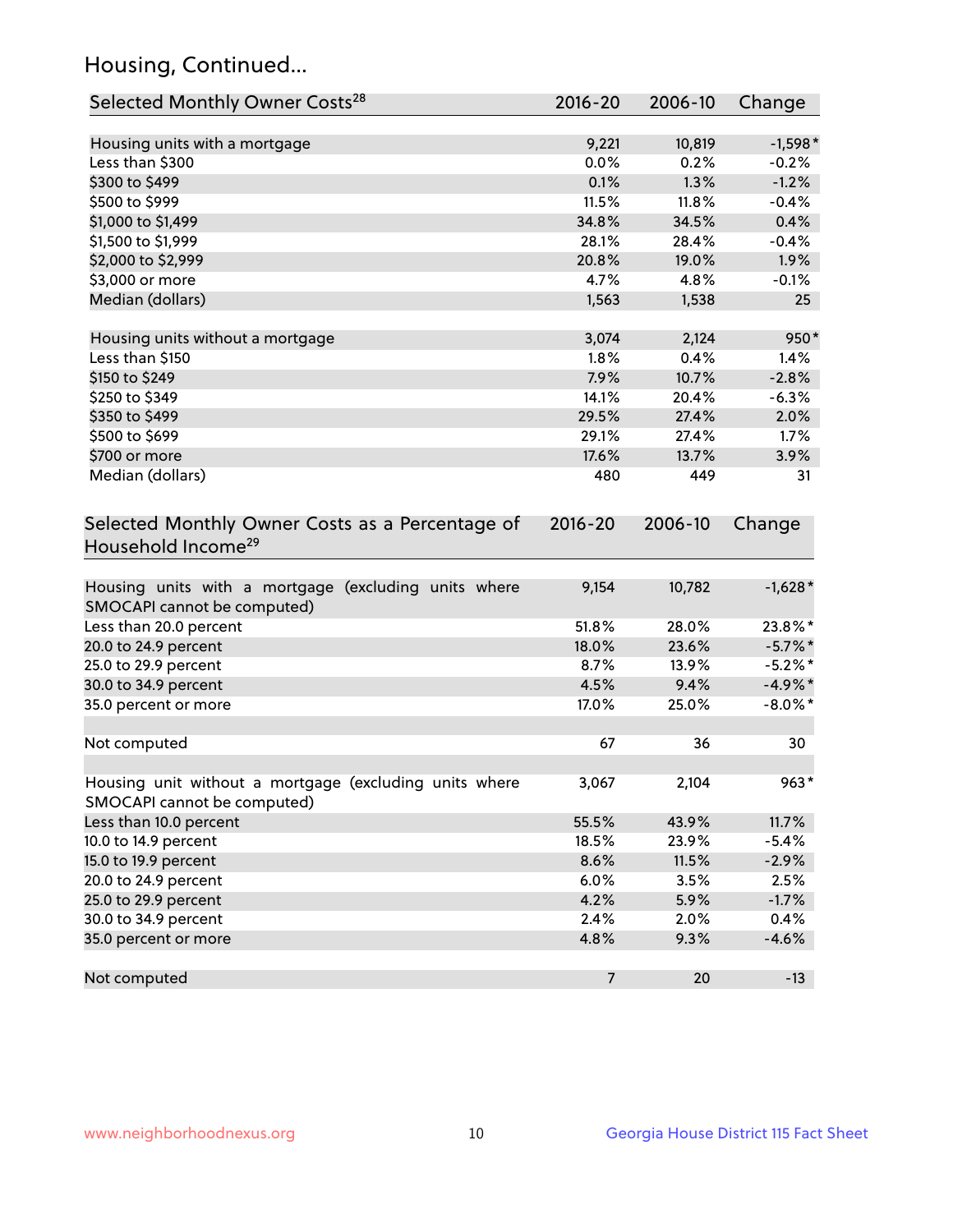## Housing, Continued...

| Gross Rent <sup>30</sup>                                     | 2016-20     | $2006 - 10$ | Change     |
|--------------------------------------------------------------|-------------|-------------|------------|
|                                                              |             |             |            |
| Occupied units paying rent                                   | 5,855       | 4,394       | $1,461*$   |
| Less than \$200                                              | 0.0%        | 0.1%        | $-0.1%$    |
| \$200 to \$499                                               | 0.6%        | 1.8%        | $-1.2%$    |
| \$500 to \$749                                               | 4.7%        | 13.7%       | $-9.0\%$   |
| \$750 to \$999                                               | 17.4%       | 44.0%       | $-26.6%$ * |
| \$1,000 to \$1,499                                           | 65.9%       | 33.7%       | 32.2%*     |
| \$1,500 to \$1,999                                           | 7.8%        | 6.3%        | 1.5%       |
| \$2,000 or more                                              | 3.7%        | 0.4%        | 3.2%       |
| Median (dollars)                                             | 1,180       | 1,107       | $73*$      |
|                                                              |             |             |            |
| No rent paid                                                 | 319         | 115         | 204        |
|                                                              |             |             |            |
| Gross Rent as a Percentage of Household Income <sup>31</sup> | $2016 - 20$ | 2006-10     | Change     |
|                                                              |             |             |            |
| Occupied units paying rent (excluding units where GRAPI      | 5,797       | 4,343       | $1,454*$   |
| cannot be computed)                                          |             |             |            |
| Less than 15.0 percent                                       | 9.9%        | 6.9%        | 3.1%       |
| 15.0 to 19.9 percent                                         | 17.1%       | 12.9%       | 4.2%       |
| 20.0 to 24.9 percent                                         | 14.7%       | 16.9%       | $-2.2%$    |
| 25.0 to 29.9 percent                                         | 9.8%        | 10.5%       | $-0.7%$    |
|                                                              |             |             |            |

| .                    |          |       |          |
|----------------------|----------|-------|----------|
| 30.0 to 34.9 percent | $10.0\%$ | 11.2% | $-1.2%$  |
| 35.0 percent or more | 38.4%    | 41.6% | $-3.2\%$ |
| Not computed         | 377      | 166   | 211      |
|                      |          |       |          |

## Transportation

| Commuting to Work <sup>32</sup>           | 2016-20 | 2006-10 | Change     |
|-------------------------------------------|---------|---------|------------|
|                                           |         |         |            |
| Workers 16 years and over                 | 26,054  | 23,276  | $2,778*$   |
| Car, truck, or van - drove alone          | 82.7%   | 82.4%   | 0.3%       |
| Car, truck, or van - carpooled            | 6.9%    | 10.7%   | $-3.8\%$ * |
| Public transportation (excluding taxicab) | 0.9%    | $1.6\%$ | $-0.7%$    |
| Walked                                    | 0.4%    | 0.8%    | $-0.4%$    |
| Other means                               | 0.7%    | 0.7%    | $-0.0\%$   |
| Worked at home                            | 8.5%    | 3.8%    | $4.7\%$ *  |
|                                           |         |         |            |
| Mean travel time to work (minutes)        | 33.2    | 32.1    | $1.1*$     |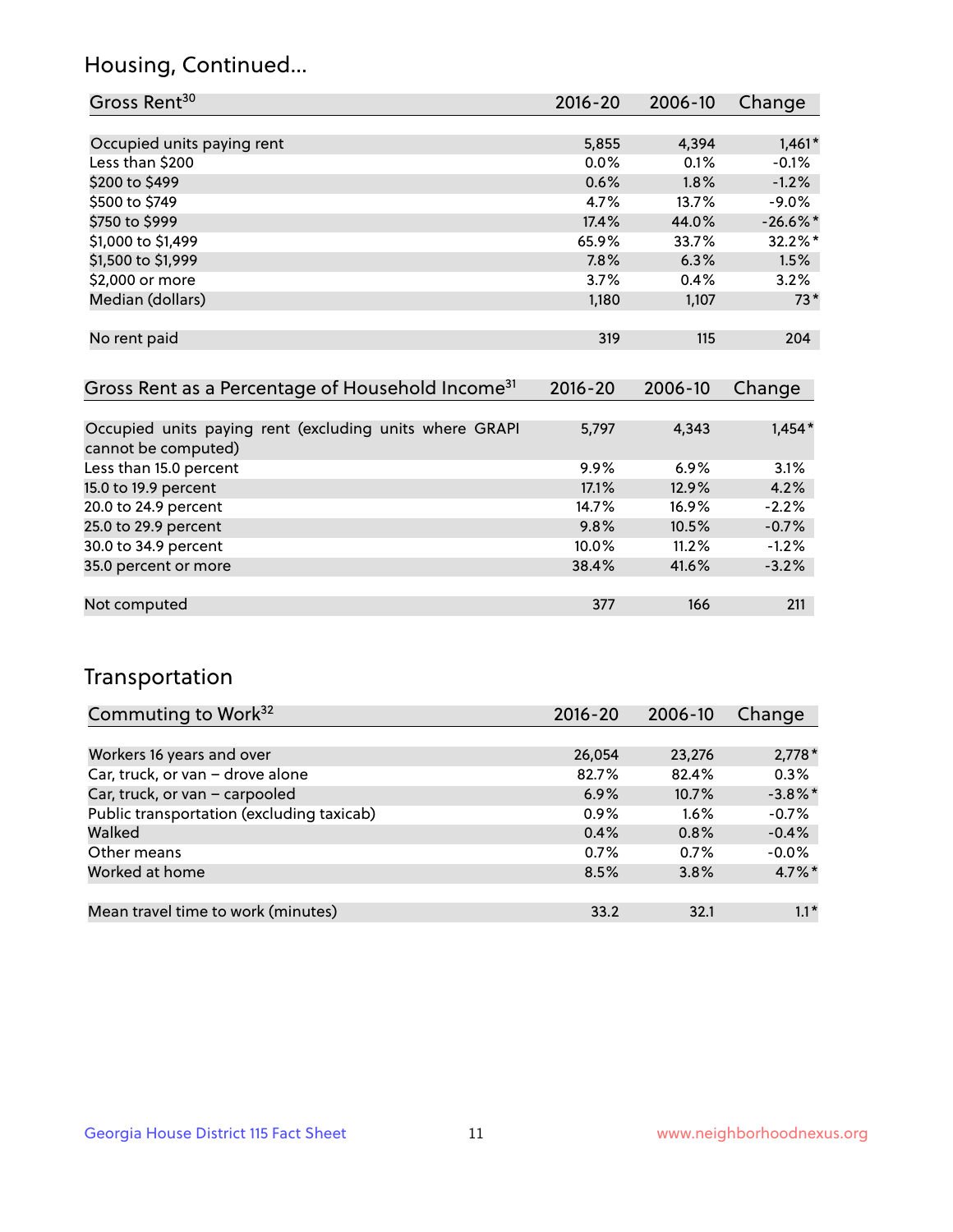## Transportation, Continued...

| Vehicles Available <sup>33</sup> | $2016 - 20$ | $2006 - 10$ | Change     |
|----------------------------------|-------------|-------------|------------|
|                                  |             |             |            |
| Occupied housing units           | 18,468      | 17,451      | $1,017*$   |
| No vehicles available            | $2.0\%$     | 3.5%        | $-1.5%$    |
| 1 vehicle available              | 32.3%       | 29.1%       | 3.2%       |
| 2 vehicles available             | 35.3%       | 42.3%       | $-7.0\%$ * |
| 3 or more vehicles available     | 30.3%       | 25.1%       | $5.2\%$ *  |

#### Health

| Health Insurance coverage <sup>34</sup>                 | 2016-20 |
|---------------------------------------------------------|---------|
|                                                         |         |
| Civilian Noninstitutionalized Population                | 53,898  |
| With health insurance coverage                          | 90.3%   |
| With private health insurance coverage                  | 73.9%   |
| With public health coverage                             | 27.0%   |
| No health insurance coverage                            | 9.7%    |
| Civilian Noninstitutionalized Population Under 19 years | 15,663  |
| No health insurance coverage                            | 7.6%    |
| Civilian Noninstitutionalized Population 19 to 64 years | 32,428  |
| In labor force:                                         | 26,394  |
| Employed:                                               | 24,867  |
| With health insurance coverage                          | 89.5%   |
| With private health insurance coverage                  | 86.1%   |
| With public coverage                                    | 6.9%    |
| No health insurance coverage                            | 10.5%   |
| Unemployed:                                             | 1,527   |
| With health insurance coverage                          | 65.3%   |
| With private health insurance coverage                  | 57.0%   |
| With public coverage                                    | 12.8%   |
| No health insurance coverage                            | 34.7%   |
| Not in labor force:                                     | 6,034   |
| With health insurance coverage                          | 86.3%   |
| With private health insurance coverage                  | 61.7%   |
| With public coverage                                    | 33.8%   |
| No health insurance coverage                            | 13.7%   |